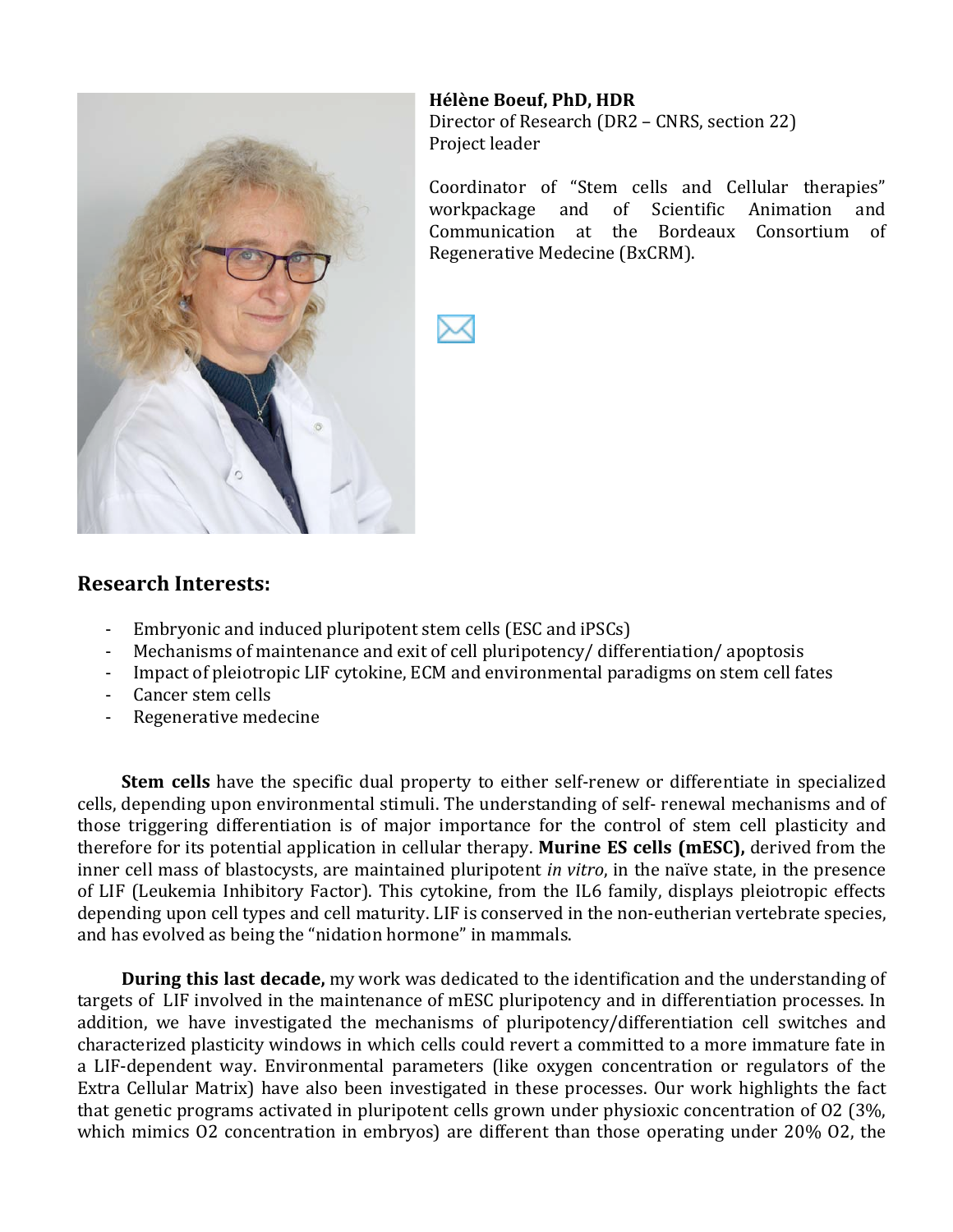hyperoxic condition more classically used for cell culture and in which, so far, most transcriptome and proteome analyses have been performed. We are further exploring these new genetic programs at work under physioxia.

In addition, it is well known that ESCs are in metastable states and that gene expression is heterogeneous among clusters of pluripotent cells grown *in vitro*. This feature is relevant to the "pepper" and "salt" gene expression which has been observed for pluripotent master gene (like Nanog) in the early blastocysts. We are currently investigating the mechanisms of heterogeneity of mESCs. In addition, in this cell model, we have also studied, the apoptotic crisis of ES-derived differentiated cells (which occurs within 3 to 4 days upon LIF withdrawal) and find relevant links between apoptosis and differentiation.

We have also investigated the impact of LIF in **cancer stem cells** and have characterized expression profiles of LIF targets and of "stemness" genes in a collection of **glioma-derived cancer stem cells**, obtained under collaboration with the laboratory of MP Junier/H. Chneiweiss,U1130 Inserm, Neuroscience Paris Seine, UPMC and in **gastric cancer-derived stem cells** (in collaboration with Dr. C. Varon and C. Staedel, University of Bordeaux). In addition we have set up a "stemness sensor test" which allows to evaluate the impact of the tumor-derived conditioned medium to maintain pluripotency of mESC cells. **Our aim** is now to evaluate whether this test could help to score tumor specimen with a "stemness index" helping to better make a diagnosis and a relevant treatment. In that context we are also characterizing the link of LIF with the Hippo pathway, recently shown to display anti-metastatic effect in breast cancer.

In the BioTis INSERM unit that I have recently joined (January 2016), I will develop new approaches to study human induced pluripotent stem cells (iPSCs) and their potentialities to form bone-like organoids. With the skills of the BioTis laboratory around Biomaterials, Bioprinting and the development of new scaffolds for stem cells (as acellular human amniotic membrane), I will investigate various ways to build an efficient model towards bone repair.

#### **Keywords/expertise:**

- Embryonic Stem cells (ESC and iPSC)
- Cancer stem cells (glioma and gastric cancer)
- Pluripotency
- Cell plasticity
- Reprogrammation
- Differentiation
- Neurons
- Apoptosis
- LIF/gp130 signaling
- MAPK/PI3K signaling
- Hypoxia/Physioxia
- $\bullet$  Extracellular matrix
- Regenerative Medicine
- Cell-based therapies
- $\bullet$  Translational medicine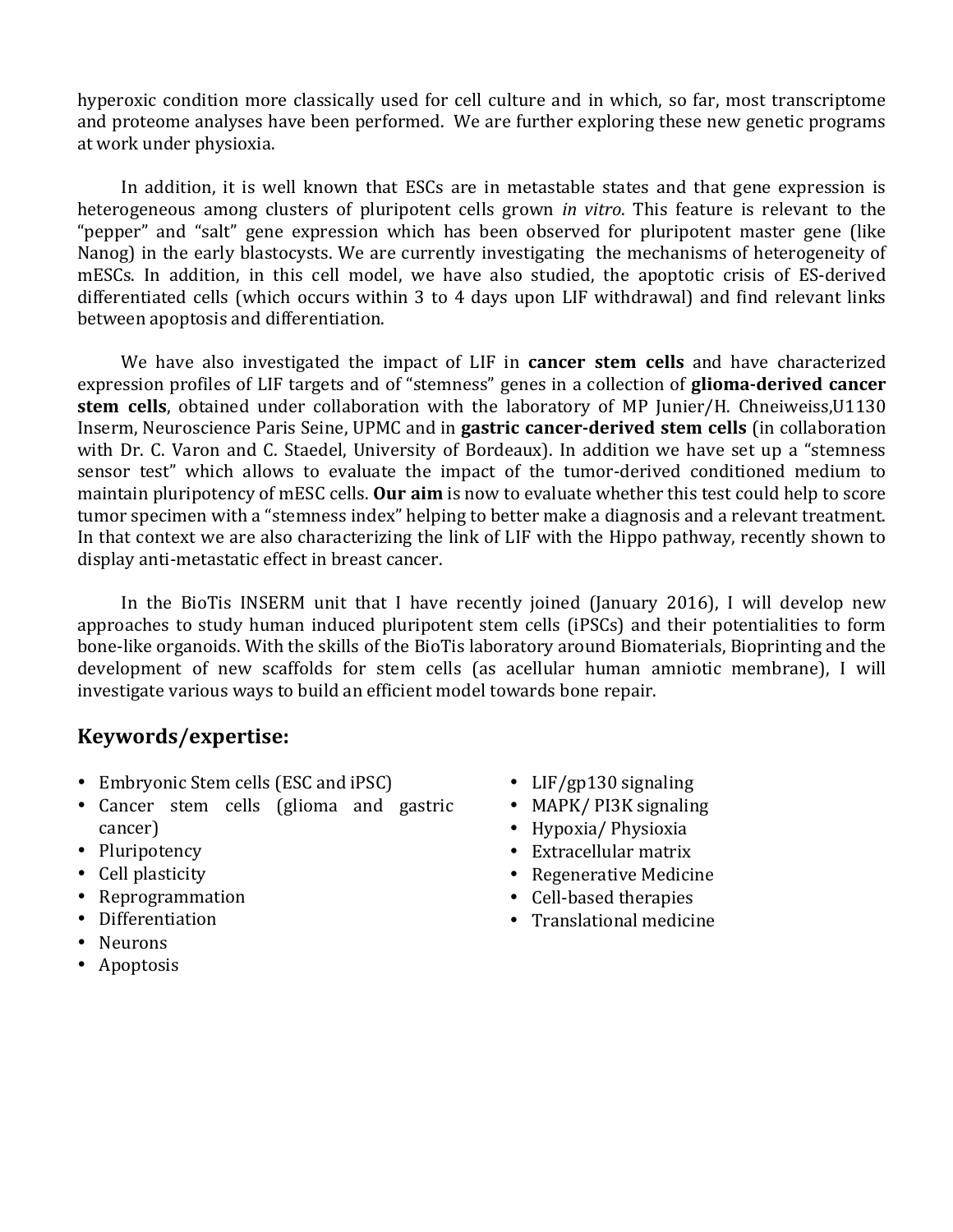

**The mESC model:** To study mESCs and their derivatives in pluripotent, committed and differentiated states, by molecular, biochemical and functionnal approaches.

Cell cultures labelled with AP kit (which reveals alcaline phosphatase activity by a pink color) and transcriptomic tree view representations of gene expression are shown in the upper and lower parts of the figure respectively.



mESCs in embryoid bodies for 8 days and plated for 13 days. GFAP, green/ MAP2, red. From the BIC imagerie center in Bordeaux (H.B. and Camille Genuer, Choquet's Lab.)

An example of **ES-derived** neuron (MAP2+) and glial cells ( $GFAP+$ ) obtained after a simple differentiation procedure with mESCs. Around  $50\%$  of cell culture are neuronal/glial-like cells.

### **Selected'publications:**

- 1-Trouillas, M., C. Saucourt, B. Guillotin, X. Gauthereau, L. Ding, F. Buchholz, M.X. Doss, A. Sachinidis, J. Hescheler, O. Hummel, N. Huebner, R. Kolde, J. Vilo, H. Schultz, and H. **Boeuf (2009)** Three LIF-dependent signatures and gene clusters with atypical expression profiles, identified by transcriptome studies in mouse ES cells and early derivatives. *BMC Genomics.* 10(1): 73-84.
- 2-Trouillas M, Saucourt C, Guillotin B, Gauthereau X, Taupin JL, Moreau JF and Boeuf H. **(2009)** The LIF cytokine: towards adulthood *. European Cytokine Network*, 20, 51-62.
- 3-Schulz, H., Kolde, R., Adler, P., Aksoy, I., Anastassiadis, K., Bader, M., Billon, N., <u>Boeuf, H.,</u> **et al, and A. K. Hatzopoulos (2009)** The FunGenES database: a genomics ressource for mouse embryonic stem cell differentiation. PloS ONE. 4, e6804. 1-14.
- **4BGuitard,' A.,' Debeissat,' C.,' Hermitte,' F.,' Villacreces,' A.,' Ivanovic,' Z.,' Boeuf,' H. and' V.' Praloran (2011)** Very low oxygen concentration (0.1%) reveals two functionally distinct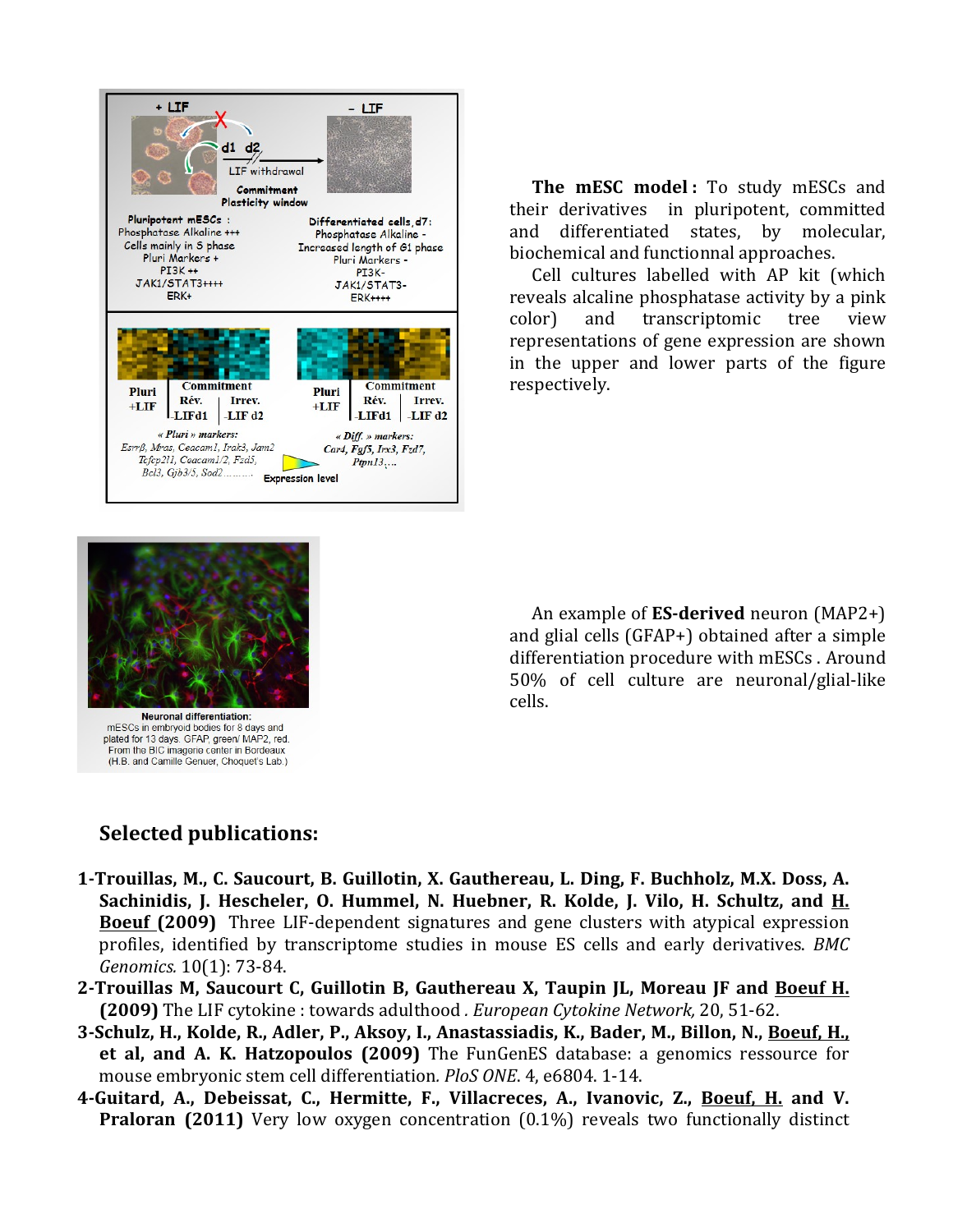subpopulations within the FDCP-mix hematopoietic cell line. *Cell Death and Differentiation*, 18(1):174-82.

- 5-Mathieu M.E., Saucourt C., Mournetas V., Gauthereau X., Thézé N., Praloran V., Thiébaud **P** and **H. Bœuf** (2012) LIF-dependent signaling: new pieces in the Lego. *Stem cell Reviews and Reports, Mar;8(1):1-15.*
- 6-Mathieu, ME, Faucheux, C., Saucourt, C., Soulet, F., Gauthereau, X., Fédou, S., Trouillas, M., Thézé, N., Thiébaud, P. and H. Boeuf (2013) Mras GTPase is a novel stemness marker that impacts mouse embryonic stem cell plasticity and Xenopus embryonic cell fate. *Development*, 140, 3311-3322.
- **7-Zeineddine D., Abou-Hammoud A., Mortada M. and H. Bœuf (2014) The oct4 protein: more** than a magic stemness marker. Am J Stem Cells, 3 (2), 74-82.
- 8-Hammoud AA, Kirstein N, Mournetas V, Darracq A, Broc S, Blanchard C, Zeinedine D, **Mortada M and H. Boeuf (2016)** Murine Embryonic Stem Cell Plasticity Is Regulated through Klf5 and Maintained by Metalloproteinase MMP1 and Hypoxia. *PloS ONE*. 11(1): e0146281.
- 9-Nguyen P.H., Giraud J., Staedel C., Chambonnier L., Dubus P., Chevret E., Bœuf H., Gauthereau X., Rousseau B., Fevre M., Soubeyran I., Belleannée G., Evrard S., Collet D., **Mégraud F. an C. (2016)** All-trans retinoic acid targets cancer stem cells in gastric carcinoma and inhibits patient derived gastric carcinoma tumor growth. Oncogene. In Press.
- **10-H. Boeuf et al. (2016)** Stemness activities correlated with high expression level of Klf5 and *Tead4* in glioblastoma cancer cell lines derived from patients. *In Prep.*

#### **Teaching'Activities:**

- UE stem cells, Master BCPP, Bordeaux (4 to 8h/ year)
- UE Biotherapies, for the Physicians, Bordeaux (2 h/year)
- Intervention in Lycées of Bordeaux for Pre-graduate students

# **Clinical'Activities:**

### **Fundings:**

Subvention ARC, 2009-2010 : 50 000 Euros Subvention FR Transbiomed, 2011-2012 : 12 000 Euros Contrat Région Aquitaine, 2013-2015, Equipment : 68 000 Euros Préciput ANR, 2013, Equipment : 35 000 Euros INCA, 2015-2017, Consommables and salary :  $67000$  Euros

# **Education:**

| May 2000: | Habilitation à Diriger des Recherches, University of Strasbourg, France                            |
|-----------|----------------------------------------------------------------------------------------------------|
|           | 1989-1992: Post-doctoral internship, Professor H. Varmus, University of California, San Francisco, |
|           | San Francisco, U.S.A.                                                                              |
| 1987-1988 | <b>CNRS</b> position, Research associate                                                           |
|           | 1983-1987: PhD, University of Strasbourg, Professor Claude Kedinger, IGBMC laboratory,             |
|           | Strasbourg, France                                                                                 |
|           | 1978-1982 : Engineer in Biology, Genetics, Biochemistry: C.U.S.T. / POLYTECH, University Blaise    |
|           | Pascal, Clermont-Ferrand, France                                                                   |